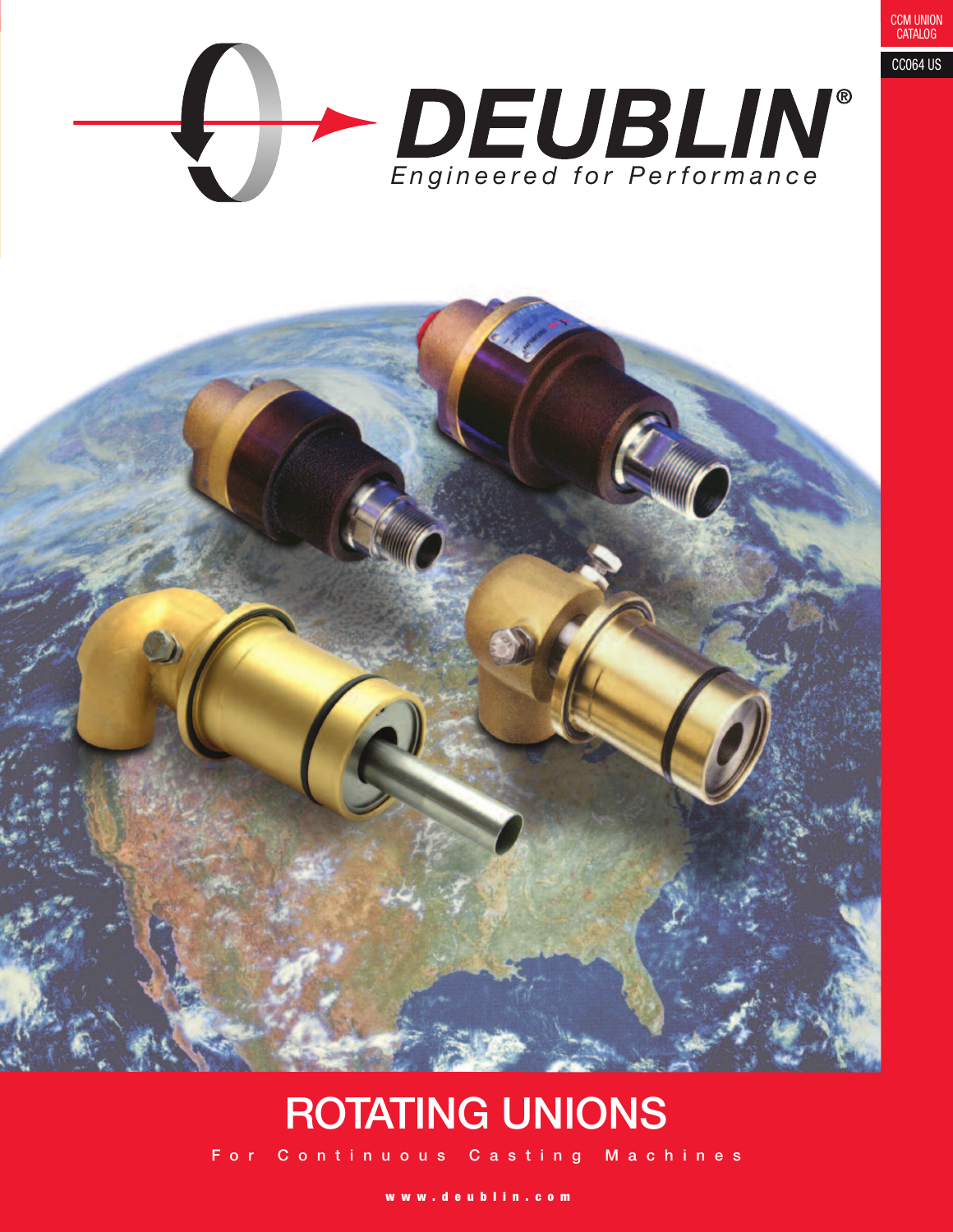## **ROTATING UNIONS FOR CONTINUOUS CASTING MACHINES**

*DEUBLIN* has been the world's largest manufacturer of rotating unions for the general industry for over 60 years and specialty unions for the continuous casting industry for over 40 years. *DEUBLIN* has worked closely with designers and users of continuous casting equipment and as a result, has developed a number of solutions to the unique requirements of continuous casting applications.

Rotating unions are used to transmit cooling water in and out of the rolls of caster segments and, therefore, are critical components of every continuous casting machine (CCM). Rotating union performance can often make the difference between a productive operation or a casting operation with frequent downtime, maintenance, and repair.

A rotating union is composed of 3 parts — a housing that turns with the caster roll, a stationary hollow sleeve that connects the water supply and return and a balanced mechanical seal that acts as a leak-proof rotating connection. The critical component is the mechanical seal.

*DEUBLIN* unions have **balanced mechanical seals** with seal faces that are micro lapped to an optical flatness of better than 2 light bands. The seal faces are made of silicon carbide to provide the ultimate wear resistance in harsh and abrasive environments. While *DEUBLIN*'s standard unions have a



Wear only occurs on the replaceable seals

Wear occurs on the O-Ring and the rotating metal surfaces

one-year warranty — the 2400 Series, due to its robust design and advanced technology, is offered with a **two-year warranty**.

In today's very competitive environment, *DEUBLIN* unions can help you reduce maintenance costs and enjoy the profitability of longer, high tonnage campaigns. *DEUBLIN* also offers **rebuilding and exchange programs** that can be designed to complement your section-rebuilding schedule. This assures you of always having a dependable quality union at a fraction of the cost of a new union. *DEUBLIN* 55 and 57 Series unions for Tunnel Furnace applications are featured in our Standard Union Catalog.

#### *DEUBLIN* **Bearingless Technology**

Conventional unions are dependent on bearings for support and smooth low torque rotation. However, bearings inherently have limitations, one of which is premature failure as a result of side loading from piping connections. *DEUBLIN* has adapted this bearingless technology to CCM applications



## **PROPER MOUNTING ENSURES LONGER UNION LIFE.**

Flexible hoses must be used to connect the rotating union to its supply and return lines. Flexible hose ensures less side load and wear on the union's bearing surfaces. Rigid piping should not be used. The hose should connect directly to the union, if possible, by way of a live swivel that will eliminate any torsional stress from the pressurized hose. The table shows recommended lengths for the different hose diameters.

|                      | <b>HOSE LENGTH</b> |     |
|----------------------|--------------------|-----|
| <b>HOSE DIAMETER</b> | <b>INCHES</b>      | mm  |
| $\frac{1}{2}$        | 12                 | 305 |
| $3/4$ "              | 14                 | 355 |
| 1″                   | 16                 | 405 |
| $1^{1/4}$            | 18                 | 460 |
| $1^{1/2}$            | 20                 | 510 |

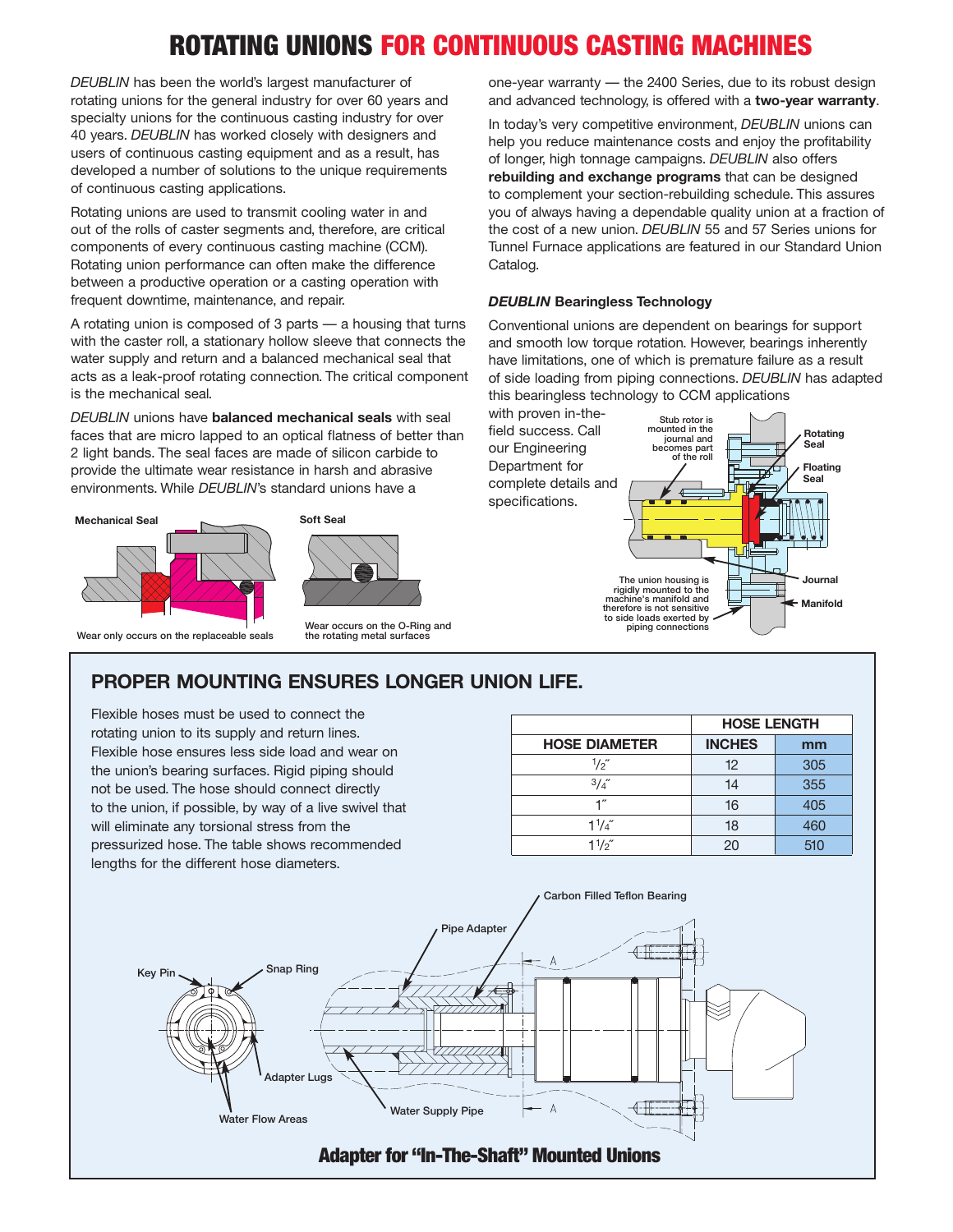

## *DEUBLIN* **2400 Series Rotating Union**

- monoflow and duoflow design
- in-the-shaft mounted
- self-supported rotating union
- flanged housing or mounted with retaining plate
- balanced mechanical seal
- seal combination:
- Silicon Carbide/Silicon Carbide
- brass housing and elbow
- stainless steel rotor and supply pipe
- engineered sleeve bearing
- full-media flow
- easily field repairable

## **Operating Data**

Maximum Water Pressure 150 PSI 10 bar<br>Maximum Speed 100 PPM 100/mir Maximum Speed 100 RPM 100/min Maximum Temperature 250°F 250°F 250°F consult **DEUBLIN** 

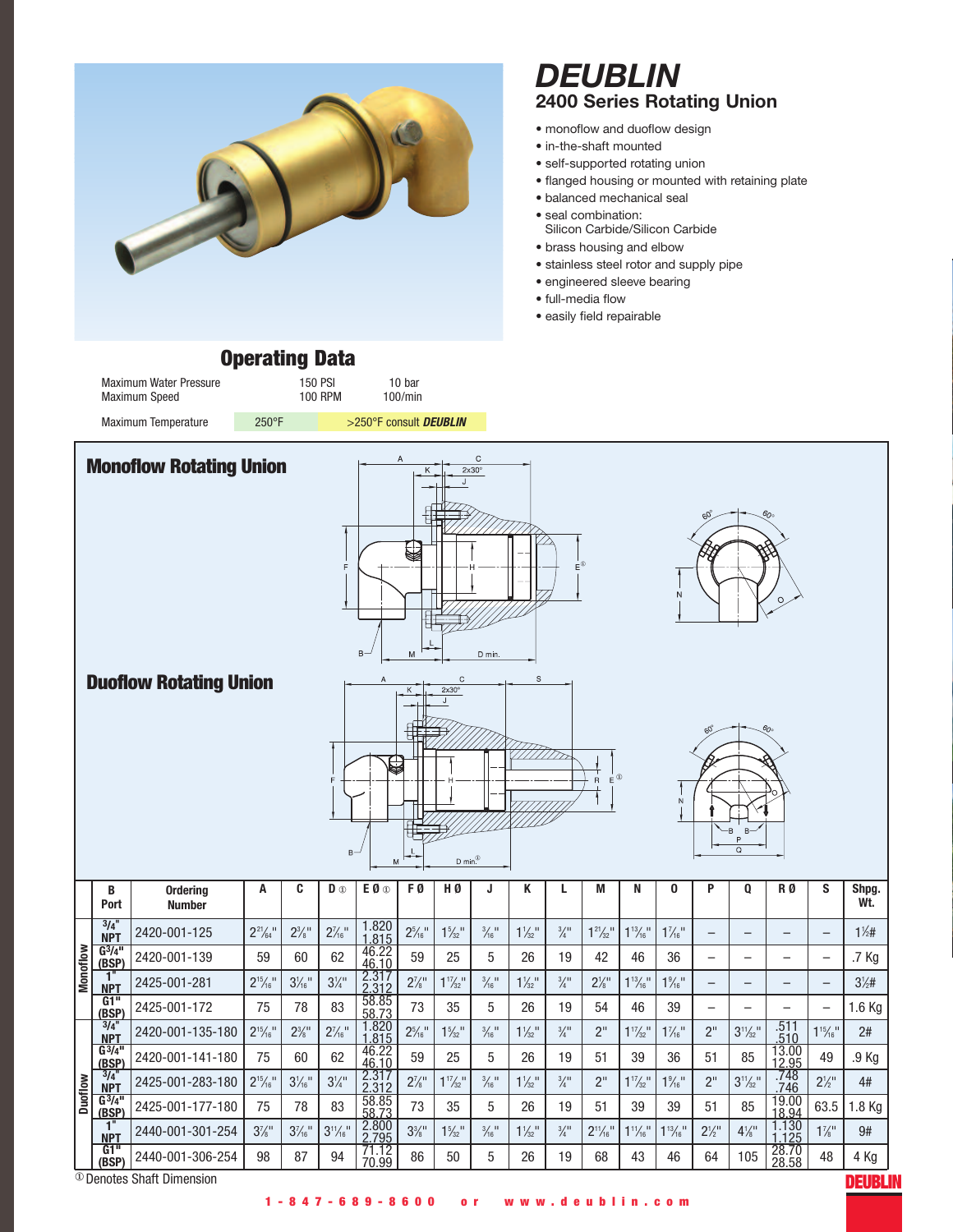| <b>Operating Data</b>                   |       |                           |                        |  |
|-----------------------------------------|-------|---------------------------|------------------------|--|
| Maximum Water Pressure<br>Maximum Speed |       | 150 PSI<br><b>100 RPM</b> | 10.5 bar<br>100/min    |  |
| Maximum Temperature                     | 250°F |                           | >250°F consult DEUBLIN |  |

## *DEUBLIN* **5000 Series Rotating Union**

- monoflow and duoflow design
- externally mounted
- self-supported rotating union
- radial housing connection
- balanced mechanical seal
- seal combination standard: Carbon Graphite/Silicon Carbide
- keyed rotor seal
- cast iron body/brass end-cap
- stainless steel rotor  $(3/4^{''}-1^{'}/2^{''})$
- engineered sleeve bearing
- easily field repairable
- special options: threaded vent holes

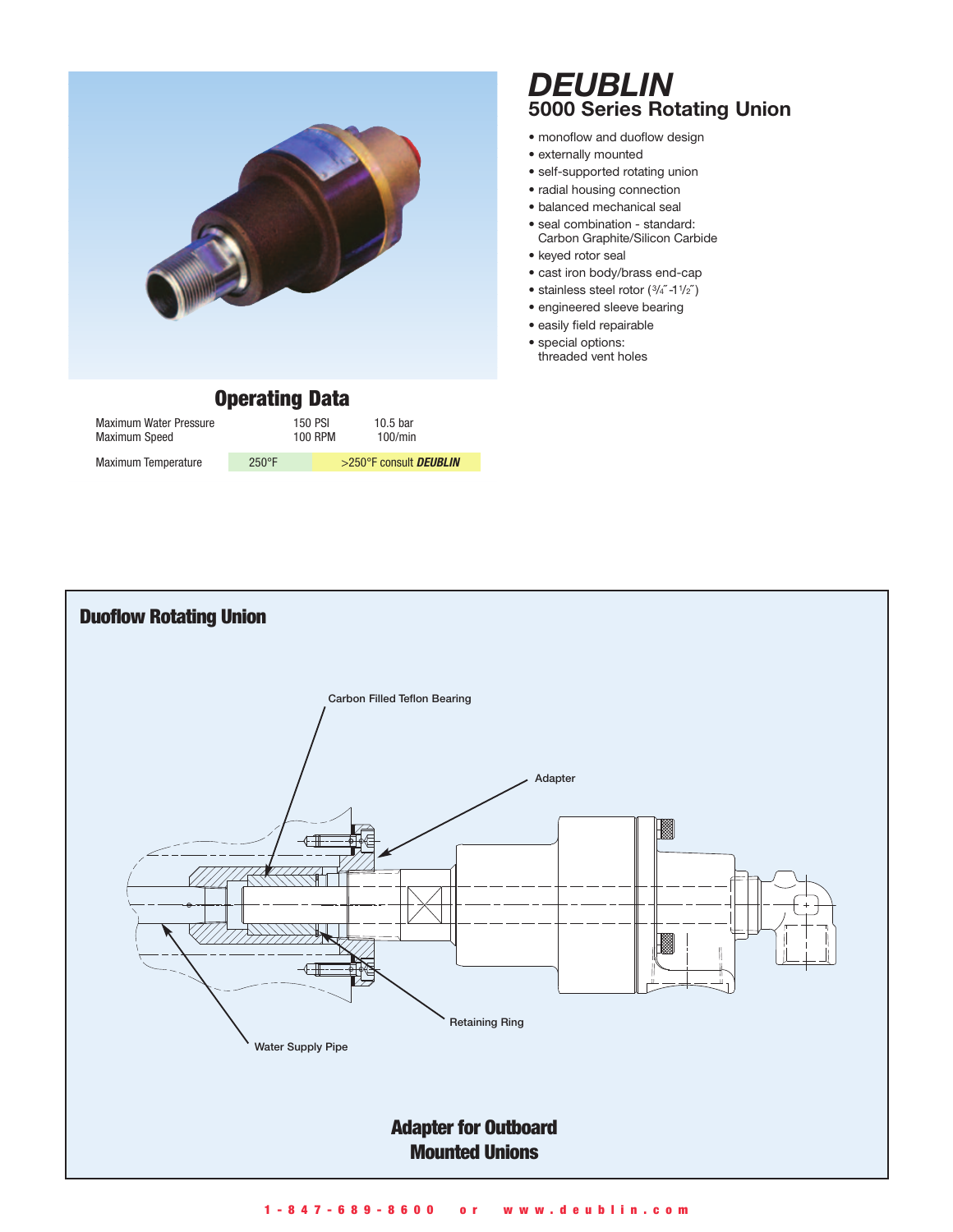

**DEUBLIN**